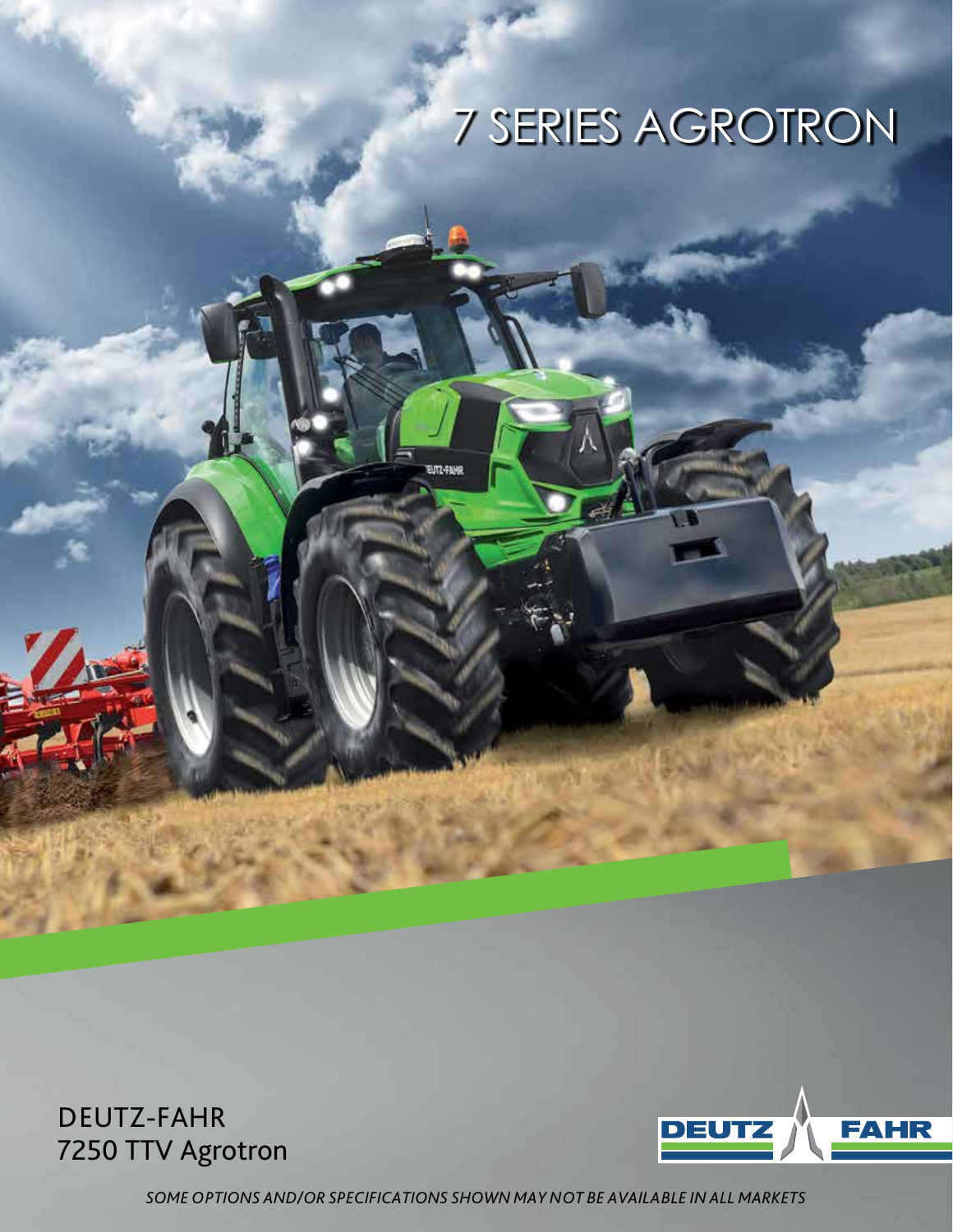|                                                    |               | <b>7 SERIES TTV Agrotron</b> |
|----------------------------------------------------|---------------|------------------------------|
| <b>Technical data</b>                              |               | 7250 TTV                     |
| <b>ENGINE</b>                                      |               |                              |
| Manufacturer                                       |               | Deutz                        |
| Model                                              |               | <b>TCD 6.1 L06</b>           |
| Emissions                                          |               | Stage 4 (Tier4 Final)        |
| Cylinders/Displacement                             | No./liters    | 6/6.057                      |
| Turbo intercooler                                  |               | $\bullet$                    |
| Viscostatic fan                                    |               | ۰                            |
| Deutz Common Rail (DCR)                            | PSI/bar       | 23,200/1600                  |
| Max. power (ECE R 120)                             | hp/kW         | 246/181                      |
| Power at rated engine speed (ECE R 120)            | hp/kW         | 230/169                      |
| Max. homologated power at rated speed (2000/25/EC) | hp/kW         | 237/174                      |
| Engine speed at maximum power                      | rpm           | 1900                         |
| Max. engine speed (rated)                          | rpm           | 2100                         |
| Engine brake                                       |               | $\circ$                      |
| Electronic engine governor                         |               | $\bullet$                    |
| Air filter with dust ejector                       |               | ●                            |
| Exhaust on cab A-pillar                            |               | $\bullet$                    |
| Fuel tank capacity                                 | gal/liters    | 106/400                      |
| DEF (AdBlue <sup>®</sup> ) tank capacity           | gal/liters    | 13.2/50                      |
| <b>TTV TRANSMISSION</b>                            |               |                              |
| Model                                              |               | ZF S-Matic S240 / S240HD     |
| Number of speed ranges                             | No.           | $\overline{4}$               |
| Max. speed                                         | mph/kph       | 25-31-37/40-50-60            |
| Overspeed 60 Km/h ECO                              |               | @1980 rpm                    |
| Overspeed 50 Km/h ECO                              |               | @2100 rpm                    |
| Overspeed 40 Km/h SuperECO                         |               | @1760 rpm                    |
| PowerZero                                          |               |                              |
| CruiseSpeed                                        | No.           | 2 forward +2 reverse         |
| Driving Strategies (Auto/Manual/PTO)               |               |                              |
| <b>ECO/Power control</b>                           |               | C                            |
| Hydraulic reverse PowerShuttle                     |               |                              |
| SenseClutch                                        |               | 0                            |
| <b>PTO</b>                                         |               |                              |
| PTO 540E/1000/1000E                                |               | 0                            |
| Front PTO 1000                                     |               | $\circ$                      |
| <b>PTO 1000E</b>                                   |               | $\circ$                      |
| <b>AXLES AND BRAKES</b>                            |               |                              |
| Suspended front axle                               |               |                              |
| DT Front wheel drive electrohydraulically engaged  |               |                              |
| Electrohydraulically operated differential lock    |               |                              |
| ASM system                                         |               |                              |
| Rear braking action with DT engagement             |               |                              |
| External disc brakes in the front                  |               | O                            |
| PowerBrake                                         |               | $\bullet$                    |
| Pneumatic trailer brake                            |               | $\circ$                      |
| Hydraulic trailer brake                            |               | $\circ$                      |
| Bar axle (plug on)                                 |               | $\circ$                      |
| Automatic Electronic Parking Brake (EPB)           |               | $\bullet$                    |
| HYDRAULIC SYSTEM AND HITCH                         |               |                              |
| Pump output (std)                                  | gpm/lpm       | 32/120                       |
| Closed centre hydraulic system (Load Sensing)      |               | $\bullet$                    |
| Pump output (opt)                                  | gpm/lpm       | 42/160                       |
| Max. usable oil volume                             | gal/liters    | 45                           |
| Separate oil tank                                  |               | $\bullet$                    |
| Auxiliary hydraulic distributors (std)             | No. of valves | $\overline{\mathbf{4}}$      |
| Auxiliary hydraulic distributors (opt)             | No. of valves | 5/6/7                        |
| Rear electronic lift capacity                      | lb/kg         | 22,000/10000                 |
| Front hitch                                        |               | O                            |
|                                                    |               |                              |
| Front lifting capacity                             | lb/kg         | 11,000/5000                  |

Technical data and pictures are manufacturer's estimates. DEUTZ-FAHR reserves the right to update the specifications of its machines at any time without notice.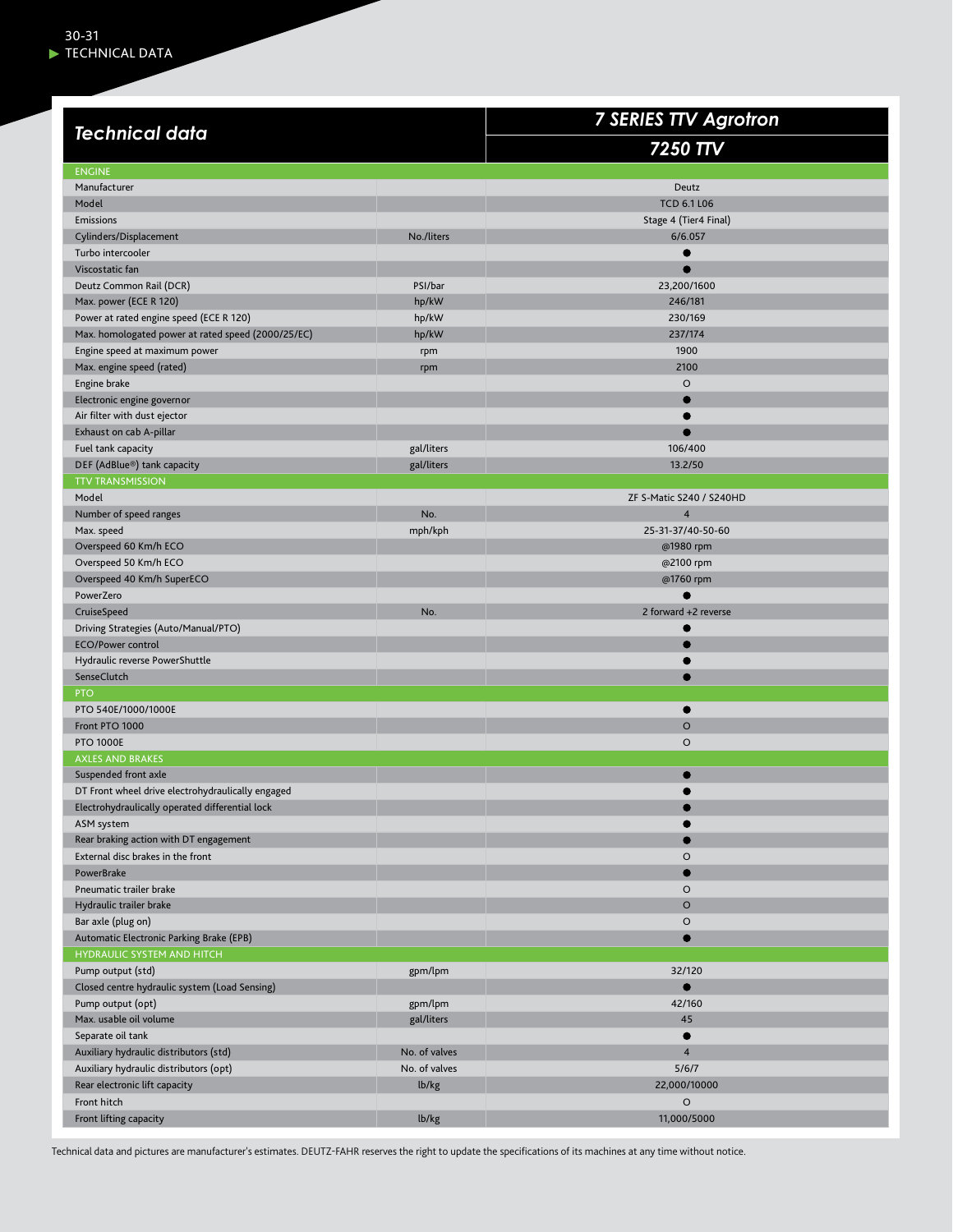| <b>Technical data</b>                        |        | <b>7 SERIES TTV Agrotron</b> |
|----------------------------------------------|--------|------------------------------|
|                                              |        | 7250 TTV                     |
| <b>ELECTRICAL SYSTEM</b>                     |        |                              |
| Voltage                                      | $\vee$ | 12                           |
| Standard battery                             | V/Ah/A | 12/180/700                   |
| Alternator                                   | V/Ah/A | 12/200                       |
| Starter motor                                | V/kW   | 12/3.1                       |
| External power socket                        |        |                              |
| Implement interface 11786 (7pole)            |        | $\circ$                      |
| Power socket for higher current applications |        | 0                            |
| CAB                                          |        |                              |
| MaxiVision 2 cab                             |        |                              |
| Air suspension                               |        | $\circ$                      |
| Adjustable rear view mirrors                 |        | O                            |
| Heated and adjustable rear view mirrors      |        | $\circ$                      |
| Air conditioning                             |        |                              |
| Automatic A/C system                         |        | $\circ$                      |
| Openable roof                                |        |                              |
| Multifunction joystick                       |        |                              |
| <b>Work Monitor</b>                          |        |                              |
| Light control panel                          |        |                              |
| iMonitor2                                    |        | O                            |
| Camera system                                |        | $\circ$                      |
| Agrosky Ready                                |        | O                            |
| ISOBUS (Class 3) compatible                  |        | $\circ$                      |
| ComforTip Professional                       |        | O                            |
| Max-Comfort Dynamic XL seat                  |        | O                            |
| Max-Comfort Dynamic XXL seat                 |        | $\circ$                      |
| Max-Comfort Evolution Active DDS seat        |        | $\circ$                      |
| Padded instructor's seat                     |        | ●                            |
| Radio                                        |        | $\circ$                      |
| Halogen work lights                          |        |                              |
| LED work lights (Generation 4)               |        | $\circ$                      |
| <b>TRAILER ATTACHMENTS</b>                   |        |                              |
| Automatic tow hook                           |        | $\circ$                      |
| Height adjustable ball head joint            |        | $\circ$                      |
| Fixed ball head joint                        |        | $\circ$                      |
| Oscillating arm                              |        | $\circ$                      |
| Pickup hitch                                 |        | O                            |
| <b>Piton Fix</b>                             |        | $\circ$                      |
| <b>DIMENSIONS AND WEIGHTS</b>                |        |                              |
| Front tires                                  |        | 600/70R30                    |
| <b>Rear tires</b>                            |        | 710/70R38                    |
| Wheelbase                                    | in/mm  | 113/2868                     |
| Length                                       | in/mm  | 189-196/4817-4972            |
| Height                                       | in/mm  | 124/3153                     |
| Width                                        | in/mm  | 98-107/2500-2736             |
| Ground clearance                             | in/mm  | 22/555                       |
| Front unladen weight                         | lb/kg  | 6,825-7,050/3100-3195        |
| Rear unladen weight                          | lb/kg  | 11,225-11,425/5100-5185      |
| Total unladen weight                         | lb/kg  | 18,050-20,050/8200-9100      |
| Max. permissible front weight                | lb/kg  | 13,225/6000                  |
| Max. permissible rear weight                 | lb/kg  | 22,000/10000                 |
| Max. permissible total weight (40 Km/h)      | lb/kg  | 31,950/14500                 |

: standard O: optional -: not available